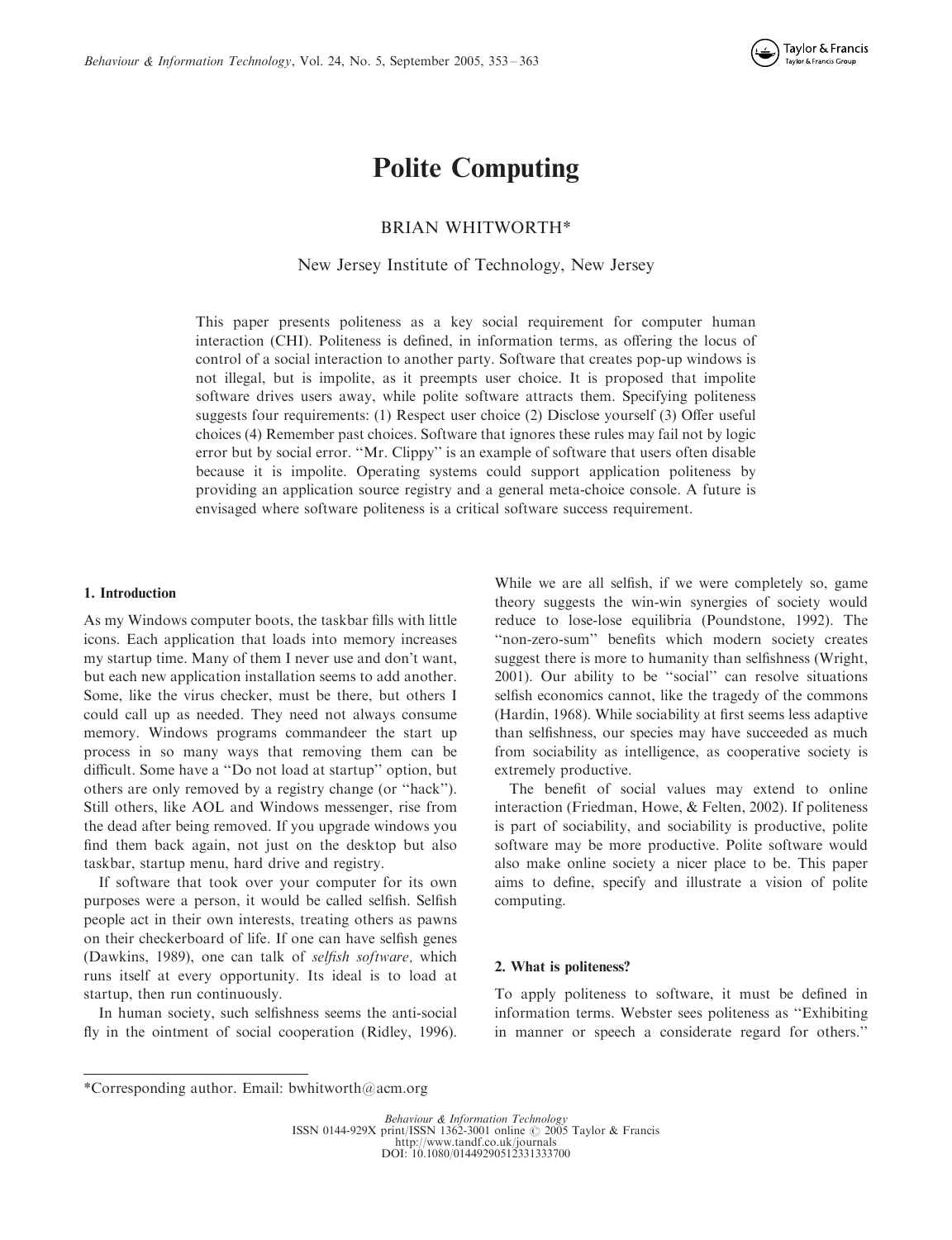(Marckwardt, Cassidy, & McMillan, 1992). It is a fundamental social concept, yet actions polite in one culture can be rude in another. This does not make politeness arbitrary. The common form of politeness may be its goal, not its specific behaviors, as was found for the IS task concept (Zigurs, Buckland, Connolly, & Wilson, 1999).

It is useful to distinguish polite behaviors (whether prescribed or proscribed), from the general intent of thoughtful consideration (Miller, 2004). Miller calls both etiquette, but let us call the specific behaviors etiquette, and the general goal politeness. Then it can be argued that while etiquette varies between cultures, politeness is a common theme.

What is that theme? Reeves and Nass see politeness as simply being more agreeable to others when in social contact than when not (Reeves & Nass, 1996). For them, agreeing with another's self praise is one of the ''most fundamental rules of politeness'' (Nass, 2004, p36). They argue that when another says ''I think I'm a good teacher; what do you think?'', polite people must respond ''You're great'', even if they don't think so (Nass, 2004). Is politeness just fake niceness?

Being agreeable may attend politeness, but does not define it if one can be polite but not agreeable, or agreeable but not polite. Giving money to the poor is kind, and agreeable to them, but philanthropists may not be polite, i.e. kindness is not equal to politeness. Conversely, one can politely refuse, beg to differ, respectfully object and humbly criticize, i.e. disagree, but still be polite. These examples suggest that agreeableness is not the source concept behind politeness.

Suppose that somehow people tended to be socially considerate in their interactions, to be pleasant and cooperative and avoid conflict. The ensuing social productivity would reward this tendency. What is ''considerate'' would vary between societies, giving no common etiquette, but a general form could arise if the person considered knows what is considerate for them. Then it would always be considerate to give the other choices. This approach does not presume to know what they want, e.g. if I meet a mother with a baby at a door, hold the door open and say ''After you'', I am offering the mother choice, and being polite. Yet, at that moment the baby may need attention. The mother may say ''No thank you'', and attend the baby not the door. Without choice, my ''kind'' act could be a burden. Indeed any ''good'' act becomes bad if forced, including helping little old ladies cross the street.

When equal parties interact to jointly create common events, control is normally shared, e.g. in a conversation both parties take turns speaking, and the interaction locus of control passes back and forth between the parties. In this situation, giving another the control is considerate, and so polite.

Many examples of politeness follow this general form, of giving choice. Interrupting some one is impolite, as it takes away their choice to speak. Letting another to finish before talking is polite, as they can choose when to stop. Asking permission to do something is polite, because it gives the other the choice to say no. The polite words ''Please'' and ''Thank you'' imply choice. Please implies the other had a choice to say no, as one does not ask ''Please'' if the other has no choice over the matter. Conversely, ''Thank you'' implies the other need not have done what they did, i.e. that they had choice. One need not thank another for a forced action, e.g. one would not forcibly eject someone from a building then say ''Thank you for leaving'' (except sarcastically). When people acting under orders are thanked, like soldiers or firemen, it is the voluntary aspect of their service that is recognized.

If the giving/taking of choice is central to the polite/ impolite distinction, politeness is more than kindness. To make an unwilling child learn the piano or play sport may benefit them in the long run, but an imposed good is not polite, as it denies another's choice.

However being offensive seems always impolite. Politeness has two aspects: to offer another choice, and not to disable their choice. When I politely say ''After you'' before a doorway, it is assumed I am not blocking the entrance. This duality corresponds to the linguistic concept of politeness as maintaining positive and negative ''face'' (Brown & Levinson, 1987). Creating positive face is the good image created when one gives choice, and avoiding negative face is not taking another's rightful choices (or having one's own taken). For linguists, politeness is managing ''face'', which corresponds to both giving and taking rightful choice, and not wrongfully taking or giving the same.

Politeness presumes an absence of that which denies choice, so is not just what one does but also what one does not do. In social interaction, rude or offensive acts may force a negative state upon another, so part of ''considerate regard'' is to not upset the other by offensive acts. That does not make politeness solely the avoidance of rudeness, i.e. being always agreeable. Hating someone means you don't love them, but not hating them does not mean you love them. Likewise politeness is more than not offending, it is the giving of choice.

If politeness is giving choice, this implies the giver has the choice to give. Can one offer another choice when one has no choice oneself? Hence, we attribute politeness to people, not machines. Politeness, by this definition, must be voluntary.

Equally, giving choice is only polite if the receiver wants the choice, e.g. letting another go first is only polite if they want to go first. ''After you'' is polite when jumping into a sinking ship's lifeboat, but not when someone must soothe a crying baby at night. Excessive choice can be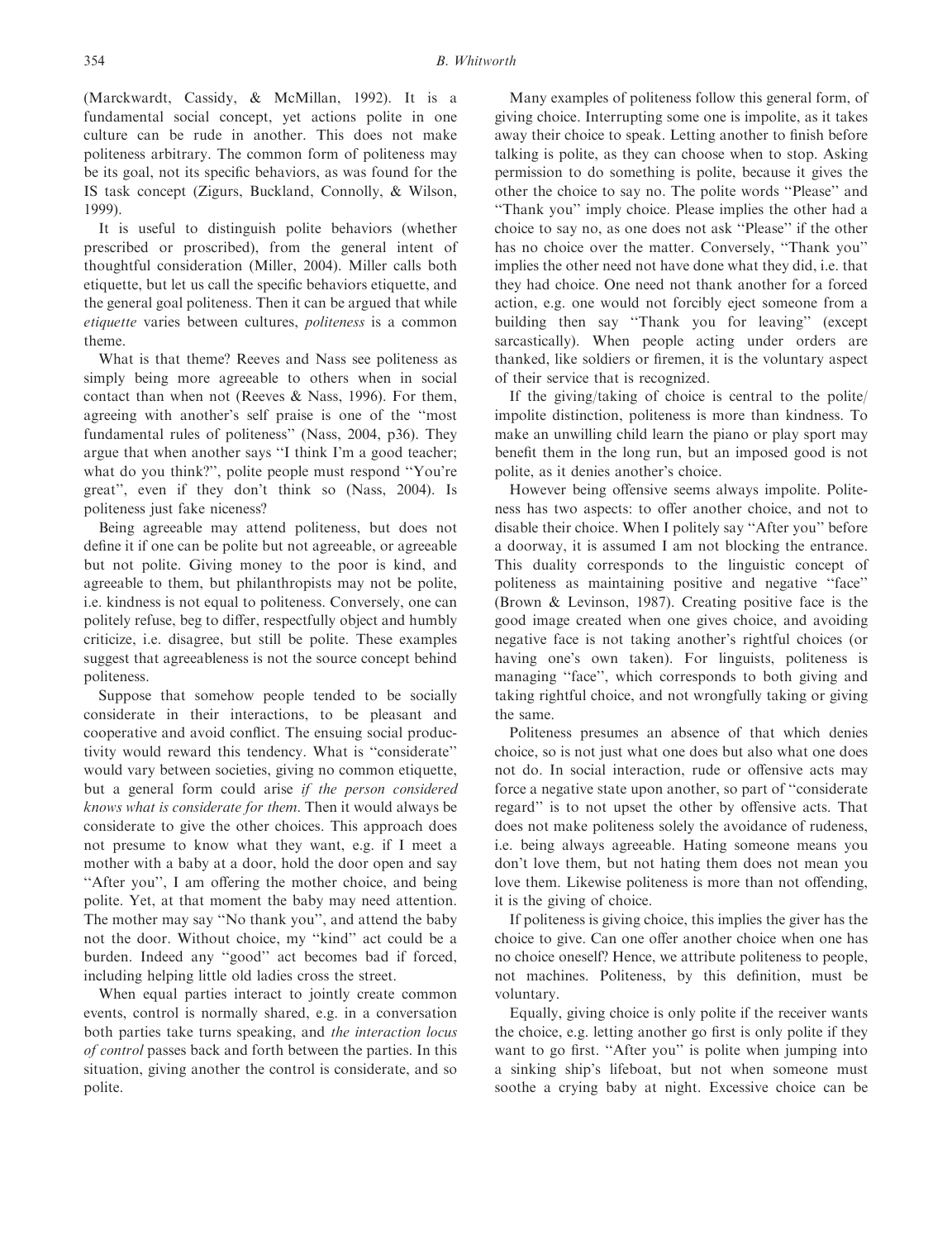burdensome, which the issue of meta-choices later addresses.

Giving choice means the other may return it. If a given choice is required, it is coercion not politeness. It can be polite to talk in a conversation where the other would rather listen. Polite people monitor what the other wants. That the locus of control is with another means they can speak any time they wish. Giving the locus of control to another does not necessarily mean forcing the locus (and burden) of action upon them.

Finally, is the "consideration" of illegal and politeness? If opening a door for one who wants to enter is polite, is handing a gun to a serial killer who wants to kill someone also polite? If someone would punch you in the nose, is it polite to acquiesce? Most agree that politeness does not enjoin us to enable choices society considers illegitimate or illegal.

The above considerations can be summarized in a single definition:

> Politeness is any unrequired support for situating the locus of choice control of a social interaction with another party to it, given that control is desired, rightful and optional.

The implications of this informational definition of politeness will now be considered.

#### 3. Politeness and the law

Politeness and laws have different social roles. Laws formally specify the minimum a citizen should do for social order, but not the maximum they could do. To give what the law requires is not politeness, precisely because it is required. One does not thank a driver who must stop at a red light, but one does thank the driver who lets you into a line of traffic when they don't have to. Hence politeness is offering more choice than the law requires.

Polite interaction, legitimate interaction and anti-social interaction can be ordered by the degree of choice offered (Figure 1). Anti-social acts, like theft, murder or rape, offer the other party the least choice. Legitimate interaction



offers a fair sharing of choice, while polite interaction gives the most choice to the other party. Politeness seems to begin where fixed laws end.

The value of politeness is flexibility. It covers the gray areas of social interaction, relieving the law from masses of detail. Life has so many possibilities that no laws can cover them all. Without politeness, one could wait endlessly to enter a busy traffic stream. This would require a law that after a certain wait time, entering traffic would have right of way. How could such a law be implemented? What people actually do is wait a while, then move forward until someone is polite enough to let them in. Laws cannot cover every case. Without politeness, rules could multiply like weeds, creating a legal system that is expensive for society to run. Saying sorry costs much less than a lawsuit. Politeness reduces legal costs by leaving situations to the social goodwill of the parties concerned.

Another advantage of politeness is that it is scalable, and reciprocated socially not personally. If someone in the street asks you for directions, it is unlikely the same person will one day give you directions. Yet it is likely that one day someone else in society will help you out. Hence, politeness scales to large societies, where most people don't know each other personally.

If criminal activity destroys the fabric of society, and legality maintains it, then politeness creates it by engendering goodwill. Further, politeness remains effective as social group size increases. It is well suited for a global Internet society. If software were more polite, people might be more willing to use it, and less willing to abuse it. Online society would improve if designed with politeness in mind.

## 3.1 A research question

The above discussion applies to interactions between people not machines. Yet it could apply to CHI, as people can interact with a computer as if it were a person, even when they know it is not (Reeves & Nass, 1996). Miller points out that if I accidentally hit my thumb with a hammer, I blame myself not the hammer, yet people may blame an equally mechanical computer for errors they initiate (Miller, 2004). Software it seems, with its ability to make choices, has crossed the threshold from inert to active. It has achieved ''agent'' status, and we react to agents on a social level.

This may not be as foolish as it seems. While the computer is a machine, people create it's programs. An installation program acts as directed by the company that designed it. If one party is directed entirely by a third party, their actions represent that party. They are an agent for them. If the third party is a social entity, then the interaction is social, even if agent is not. If software Figure 1. Choice by interaction type. electronically mediates human-human interaction, while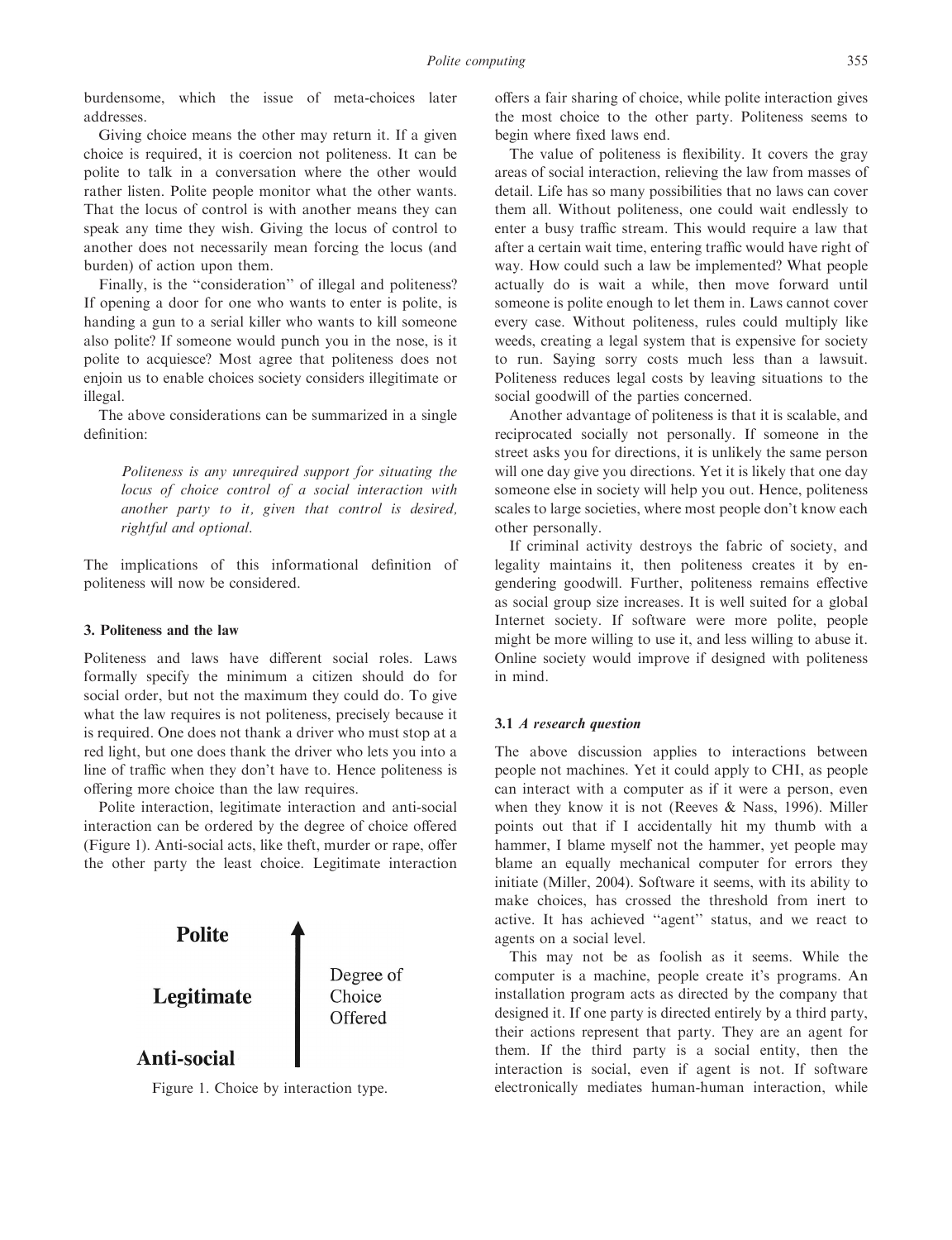the immediate interaction is computer-human, it makes sense to treat an agent for a social source in social terms. Studies show that people don't treat computers as people outside the mediation context (Goldstein, Alsio, & Werdenhoff, 2002), and show significantly more relational behaviors when the other party is definitely human (Shectman & Horowitz, 2003).

The politeness motive could be a general desire to exercise choice (Langer, 1975). If people have a natural desire to control their environment, having control feels good, and having no control will frustrate, giving anxiety or anger. If choice is generally desired, polite software should be preferred to impolite software. Politeness can be measured as the number of desired user choices given by the software minus the number that are taken away, e.g. if the choice to add desktop items is user desired, software that adds icons without asking would be, in that choice, impolite.

Users should more often remove or ignore applications that are impolite and reduce their choice. As users become more adept at exercising choice, the effect should be more pronounced. If computer human interaction is social, the logic of politeness becomes an online research question:

In a computer-human interaction involving valued physical, informational or cognitive resources, will polite software be used and accepted more, and deleted and disabled less, than impolite software?

## 4. Impolite computing

If polite actions offer choice and impolite actions deny it, how polite is current CHI? Suppose one is browsing the Internet and a pop-up window suddenly appears. You were looking at one thing, then found yourself forced to look at another. Your cursor, or point of focus, was ''hijacked''. Your choice to look at what you want to look at was taken away. This is not illegal, but it is impolite. Users don't like their screen real estate being commandeered by pop-up windows (or pop-under windows that must later be closed).

Apologists suggest pop-up ads are the computer equivalent of TV commercials, but TV ads leave the viewer channel under viewer control. Pop-up ads initiate a new communication channel (a new window), and bypass user control in doing so. TV viewers expect commercials, but pop-up ads are unexpected. They are the equivalent of a TV commercial changing your channel for you. Browsers that repress popup ads are popular because pop-up ads are impolite.

Spam is also impolite, because it fills inboxes with messages users do not want – it is email without receiver choice (Whitworth & Whitworth, 2004). Telemarketing is the telephone equivalent of junk email. Over 50 million people signed up for the U.S. ''Do Not Call'' list, seeking some choice from telemarketers who always call, wanted or

not. People's reaction to spam and telemarketing is the same - they want choice in communication. The common theme of spam, telemarketing and pop-up windows is impoliteness. People try to fight back. If they cannot, they reduce their interaction, whether it is email, telephone or browsing.

Getting ''informed consent'' before recording a person's activity is polite. It gives the person the choice to go ''on the record'' or not. Responsible magazines ask before printing a non-celebrity photo, and journals get permission to print an author's words. Yet only when Comet System's 1998 secret generation of ''click-stream'' data created a media storm did it disclose itself. Only when users objected to Intel's inclusion of a traceable Processor Serial Number (PSN) in its Pentium III in 1999 was the ''feature'' disabled. Only when Microsoft's Windows98 secret registration recording of user hardware and software details became public did they agree to stop. There remains concern that Microsoft's Media Player, bundled with Windows XP, quietly records the DVDs it plays and sends the data back to Microsoft (Editor, 2002). The privacy record of companies in cyberspace is at best weak (Privacy-International, 2002). If applications were polite, they would ask before they did such things.

That people will reveal personal information online is not the issue. They do. The issue is whether they should have the choice to do so or not. Software that secretly adds, deletes, changes, views, copies or distributes user data without permission is impolite as it denies rightful user choices. If the software norm is to take information first, then ask later, software usage, including e-commerce, will be less than it should be.

Installation programs are notorious for acting without asking, e.g. the Real-One Player adds a variety of desktop icons and browser links, installs itself in the system tray, and if the user is not careful, commandeers all video and sound file associations. It does this because it can, but customers resent the invasion. Software upgrades continue the impolite tradition. When Internet Explorer is upgraded, it makes your browser home page MSN, and adds to your Links bar without asking. What gives software the right to change my home page? An installation program that assumes it can change what it wants, is like furniture deliverers assuming they can rearrange your house because they happen to be in it.

The line between illegal and impolite is blurred, as what is impolite today may be illegal tomorrow, e.g. programs that dial long distance pornography on your phone bill, change your browser or email preferences, place cookies on your hard-drive to secretly record what you do, and record your mouse clicks as you surf the web. Whether spyware or stealthware, the common problem is taking user rightful choices, i.e. impoliteness. The common consequence is a reduced willingness to interact online.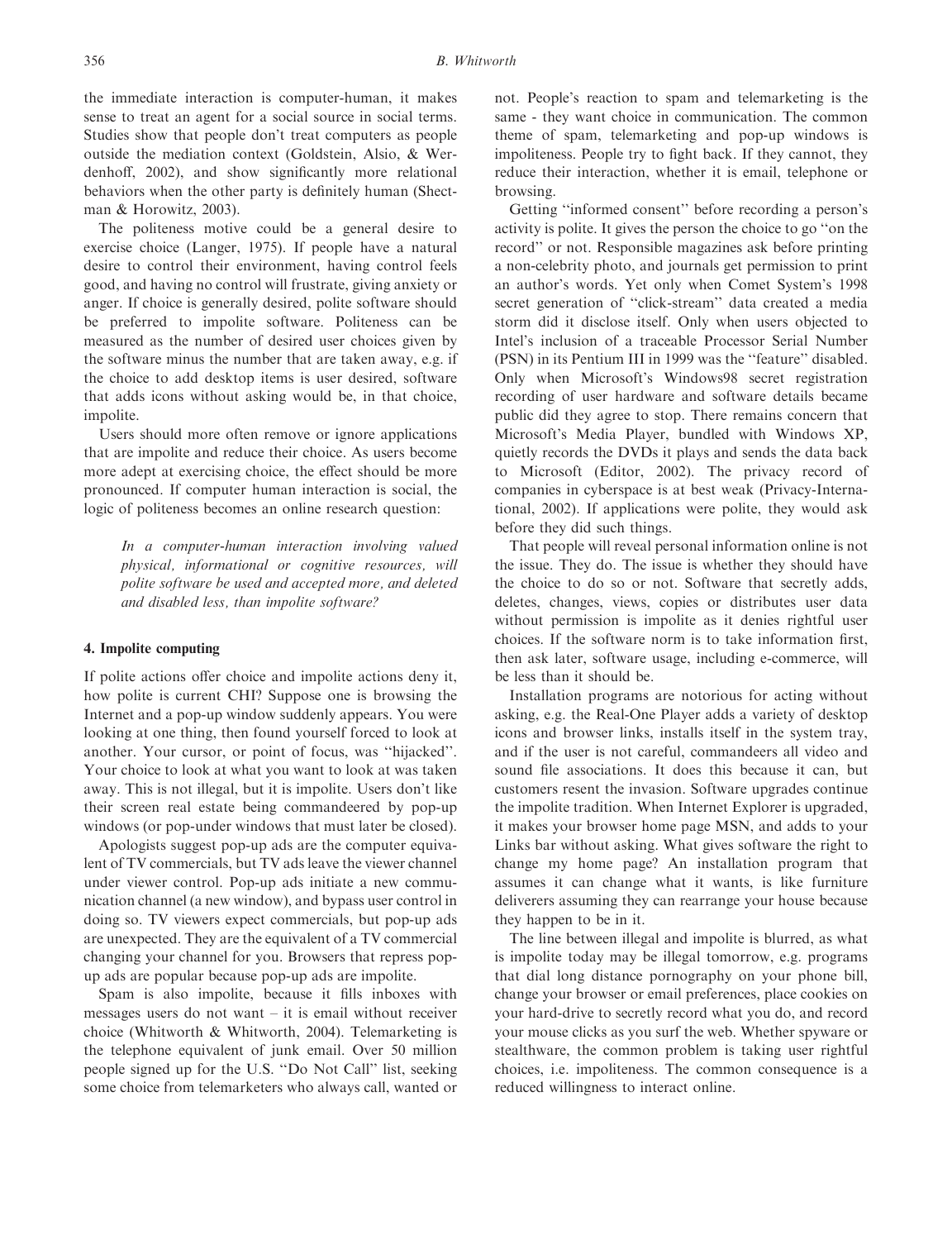# 5. The polite benefit

Some see politeness as a corporate cost, but the opposite may be true. Many successful online businesses are polite, and support rather than deny user choice. The rationale is simple: customers given choices come back. Politeness includes companies not pre-deciding what customers want, being visible, helping users choose, and remembering past choices, e.g. Amazon gives customers information on what books similar buyers buy. This information is not imposed by pop-up ads or flashing headers, but given as a view option below. Rather than a noisy demand to buy, it is a polite reminder of same-time purchases that could save the customer postage.

Ebay's customer reputation feedback is polite, and helps both business and customer. Reputation information, while about individuals, is created by the group as a whole. It is not a personal product, so one has no privacy rights to one's reputation. If reputation information is given as an average, the privacy of the individuals creating it is secure. Aggregate group data is one of the three levels of meaning people seek in social interaction (along with factual and personal data) (Whitworth, Gallupe, & McQueen, 2000), and group information can strongly influence online decision making (Whitworth, Gallupe, & McQueen, 2001). Giving optional access to valued choice relevant information is by the previous definition, polite.

Google also illustrates that politeness pays. Google ads do not scream from flashing headers but sit quietly at screen right. They are options not demands, so users do not mind them. Google e-mail (GMail) is free, but scans email and shows ads relevant to the message content. This seems to contradict privacy. Surely people will object to their email being scanned? Not if it is done politely. Privacy does not mean people want to be socially insulated. It is about the user choice to reveal personal data or not, not about keeping it secret (Nissenbaum, 1997). We are by nature social, so people are acceptant of video surveillance when it is disclosed, they know how the surveillance data is used, and there is a public good reason (like security) (George, 1996). If Google gives customers opt-in choice, fully discloses its data use, and does not force ads upon them, its offer of free email will likely succeed.

Amazon, Google and E-Bay have succeeded by giving customers what they want in a polite way. Customers want to have choice. Companies that support this get return custom. By giving rather than taking customer choice, polite companies win business. In trade, politeness means never having to say you are sorry. Impolite actions presume a seller-customer battle, which as with any war, reduces mutual benefits. Politeness in contrast, presumes a willing customer who wants to purchase. In this synergistic business model, the customer is not the enemy, but a

partner in mutual gain. It is an excellent way to manage the customer relationship.

#### 6. Specifying polite computing

The widespread problem of impolite software may reflect a general software design ''blind spot''. There seem currently no guidelines for designing polite software beyond common sense. Specifying politeness in information terms addresses Millers core etiquette question: ''If the software were replaced by a polite human assistant, how would that assistant behave?'' (Miller, 2004).

Software politeness can be modeled on human politeness. When two people simultaneously approach a physical door, they interact over a common resource. Polite people avoid a physical collision. They stop and say ''Excuse me''. Rather than rushing to be first, they stop and withdraw gracefully. Both are visible, so each sees the other has stopped, and knows to whom their interaction is directed. Then one party politely signals the other to go first, perhaps saying "After you", which offer may be returned ("No, after you''). Politeness means the interaction locus of control is offered, not taken. When an offer is accepted, the giver remembers and supports that choice. By offering choice (politeness), the situation is resolved without conflict.

A similar analysis applies to other polite examples, like a waiter in a restaurant. The waiter seats you, but respects your choice to be seated elsewhere. The waiter introduces him or herself, so you know to whom you are talking. The waiter offers menu choices in a helpful way, and explains choices you do not understand. Finally, a good waiter remembers your choices next time you come (Cooper, 1999).

Person-to-person politeness suggests the following CHI politeness rules:

- 1. Respect user choice.
- 2. Disclose yourself.
- 3. Offer useful choices.
- 4. Remember past choices.

#### 6.1 Respect user choice

In social interaction choices may overlap, e.g. one party's choice may prevent another's. In the doorway example, if one person enters, the other is blocked. If politeness is giving choice, its first requirement is not to deny another's choice, and preemptive acts do just that. A program that changes a user's browser home page without asking preempts a user choice.

Polite computing means programs don't try to dominate the computer-human interaction. Polite software should not initiate actions on common resources without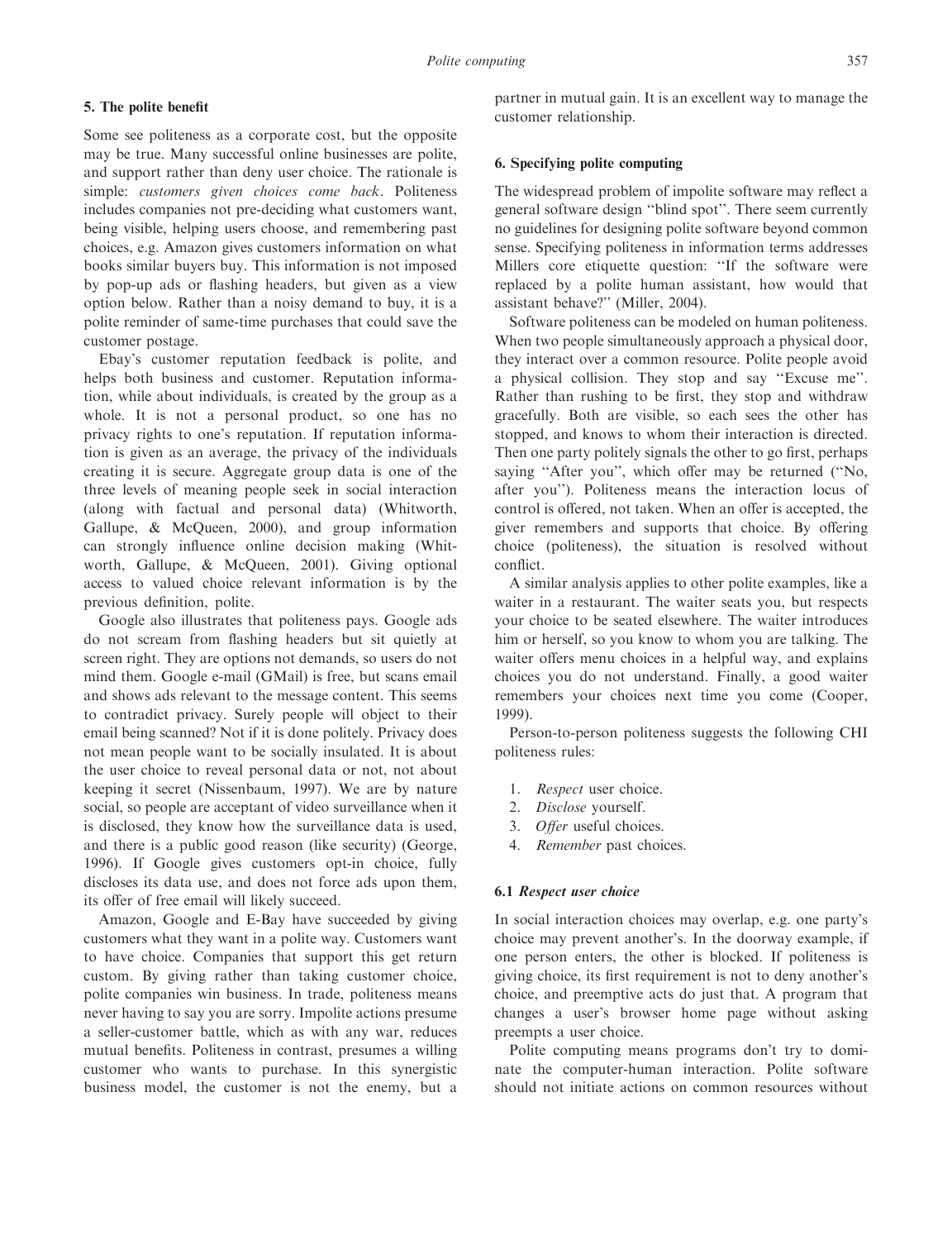permission, including the desktop, registry, hard drive, task bar, file associations, quick launch or other settings. To act unilaterally on a mutual resource is impolite. If people own the computers they purchase, applications should only act with user consent. Inexperienced users may give software permission to do whatever it thinks is best, as they don't know what is best. Experienced users may customize every option, because they know what they want. In both cases, polite software asks before it acts on or in another's domain.

Rule 1: Polite software respects, and does not preempt, rightful user choices.

# 6.2 Disclose yourself

In online social interaction, that parties see and are seen seems important (Erickson & Kellog, 2000). To act secretly behind another's back, to sneak or hide for any reason, is considered impolite. Why is it polite to introduce yourself? If politeness increases another's interaction choices, then non self-disclosure reduces them. Each party is part of the interaction. If one party is hidden, part of the interaction is also hidden. A hidden party is untouchable, and thus unaccountable for their actions. Hence, when individuals interact, they want to know who the other party is. Disclosing oneself is part of being polite, while secrecy can imply malicious intent. When polite people introduce themselves and state their business, they become accountable for future responses, including retribution.

If polite people introduce themselves, polite software should do the same. Users should see not only what is happening on their computer, but also the source. In Windows, the Task Manager shows active applications/ processes, but who is doing what is unclear. The social source is hidden behind cryptic component names like svchhost.exe. The cryptic names problem runs throughout Windows, as applications can give their components any names they like. If polite parties are visible, then the software actors on the computer stage are often impolite.

> Rule 2: Polite software declares itself and its social source.

# 6.3 Offer useful choices

The third property of politeness is to offer useful choices. To be useful, a choice must be understood as well as desired. To confuse users with complex options, or give insufficient information, is impolite and inconsiderate. A choice misrepresented, or misunderstood, may not be a choice at all. One can argue we are too ignorant to understand the complexities of a software install, but the same argument could apply to installing satellite TV. Most users do not understand satellite technology, but still expect

installers to explain the options in a way they can understand. If not, they may choose to not interact at all, and find another installer. Likewise, software that does not support user choice may not be used at all. People want choice, and if not offered it, may go elsewhere.

Most users prefer simple to complex choices. A complex act like an installation can be made simpler by analyzing choice dependencies, how one choice affects another, e.g. letting a user install an application without an essential component is not a choice but a trap. Application-critical components should be part of an all or none choice. Analyzing choice dependencies can reduce many choices to one – install or not. It can separate optional from essential choices, so permission to install may imply hard drive, registry and start menu access, but not desktop, system tray, favorites or file associations access.

There is one situation where computers seem always willing to give users choice - when things go wrong. Yet these error message choice offerings are often like the classic DOS ''Abort, Retry, or Fail?'' Few users knew the difference between abort and fail. Usability has progressed since then, but considerate error messages are still uncommon. Programmers naturally report errors from a programmer perspective, giving data like ports, IP addresses, variables, records and sectors. To be polite, they must think in terms of user tasks and user choices.

Rule 3: Polite software helps users make desired choices.

# 6.4 Remember past choices

Finally, it is not enough to give choices now but forget them later. If previous responses are forgotten, the user must redo them, which is inconsiderate. When polite people meet again they remember the last time. They do not ask, ''What is your name?'' at every meeting. It is polite to remember, yet every time I open Explorer it goes to its preferred directory, forcing me to wait, as it finds and fills it's list panel with innumerable files I don't want to see. Eventually the cursor returns to me, to select my directory of choice (which is never the one displayed). Each time I interact with Explorer, it acts as if it were the first time I had used it, although I am the only person it has ever known. Why does it force its default directory on me every time it starts up? Why can it not remember where I was last time, and return me there? The answer seems to be that currently programmers attach little value to politeness. Such ''amnesia'' is a trademark of impolite software.

When choices repeat, software should remember the last user choice as its default. The default reply to a user permission request should be the status quo (the last user choice). To make the default anything other than the status quo is to ''forget'' the past user choice, and is impolite.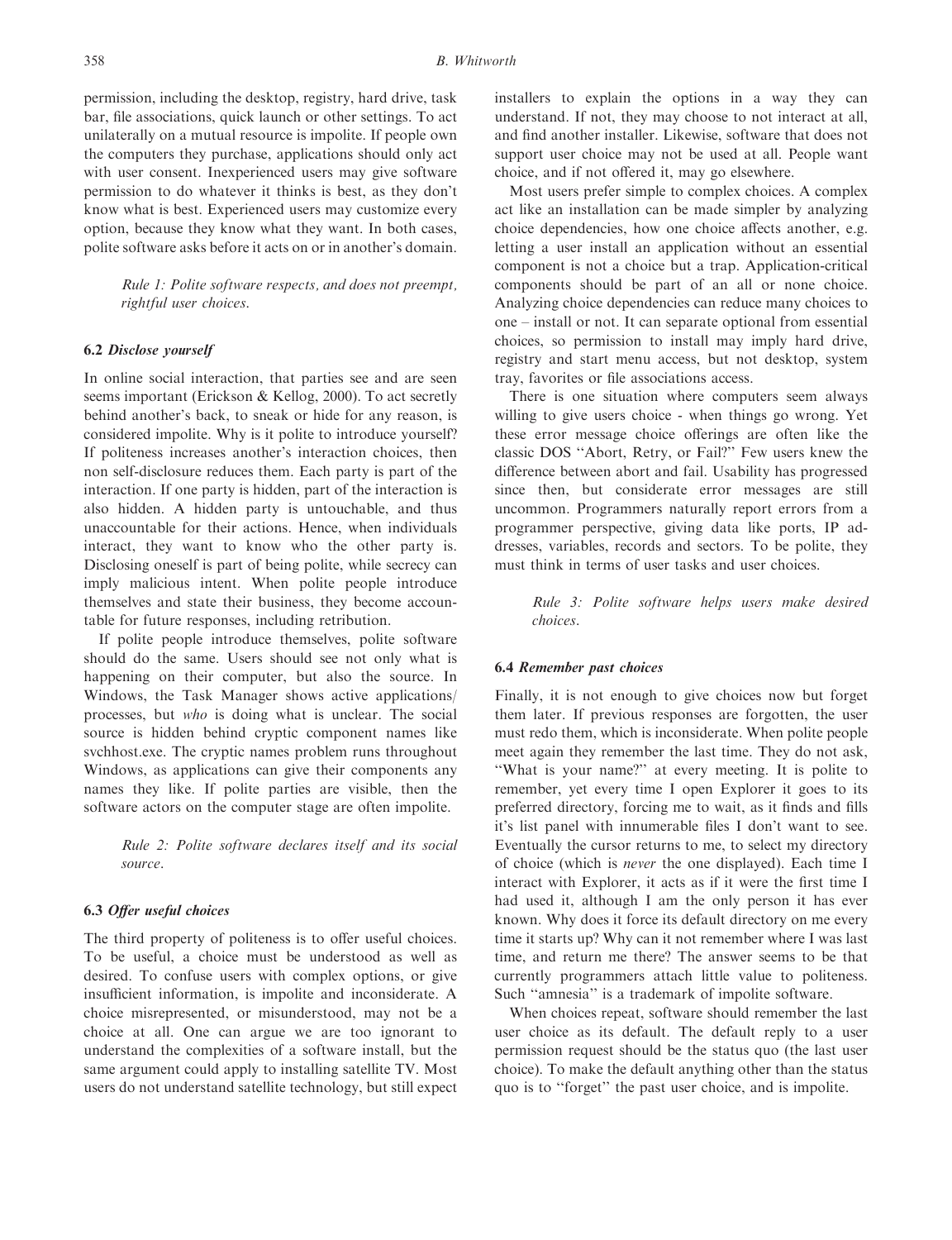If a choice repeats continually, to ask the same question repeatedly for the same reply is to pester, like the ''Are we there yet?'' of children on a car trip. The other party must reply again and again with the same answer, e.g. uploading a batch of files can create a series of overwrite questions. If the software continually asks ''Overwrite Y/N?'', I must hover by the upload to periodically press ''Yes'', lest the process stop. Polite software offers a general ''Yes to All'' option, i.e. it can remember from one upload to the next. The ''Do you want to connect?'' request in Windows is the same problem for a "No" choice. If you are reviewing email offline (perhaps someone else is using the line), actions like using Explorer trigger an Internet connection request every few minutes. No matter how many times you say ''No, don't connect'', it keeps asking. It has no interaction memory, which is impolite.

In general, software that takes in user choices in one operation should remember them the next time.

Rule 4: Polite software remembers past user choices.

# 6.5 Summary

Polite software allocates user resources with permission, discloses itself and its source, enables easy and simple choices and can remember past interactions. Conversely, impolite software acts preemptively, hides itself, confuses users and forgets past choices.

Some informal pointers are:

- 1. Don't preempt user choices.
- 2. Don't dominate the interaction.
- 3. Make it easy for the user to have control.
- 4. Don't interrupt the user, unless necessary.
- 5. Be brief.
- 6. Help users make desired choices.
- 7. Ask before acting on interface resources.
- 8. If in doubt ask; if you ask, remember.
- 9. Keep the user informed of your actions.
- 10. Don't pester.
- 11. Offer choices relevant to the user context.
- 12. Offer useful choices
- 13. Say excuse me, thank you and please.

How important politeness is to users can be determined by research. Impoliteness may constitute a new IS error type – social error. A logic error can cause an information flow failure that in turn causes a system failure or ''crash''. A social "error", like impoliteness, can cause a social failure, which is that the user ends the interaction. The software still works, but if people dislike it and don't use it, this can also be considered a system failure. The end effect of compiler and user rejection are the same - the application does not run. If users ignore, disable or delete software they

find impolite, social failure becomes IS failure, especially on the web. For example, my new modem software loaded itself on startup, and regularly went online to check for updates, usually to find none. When its ''Searching for upgrades'' message would suddenly appear, I wondered, as most users would, ''Why are you doing this? Did I ask you to?'' The software was impolite so I removed it. Another example of social failure is ''Mr. Clippy''.

## 7. Mr. Clippy must die?

Mr. Clippy was Office '97's assistant, a paper clip figure who guessed you were having a problem and stepped in to lend a hand. Using advanced Bayesian logic, he was touted as the future of smart help. His most famous line: "It looks like your writing a letter..." came when you typed "Dear ...". Despite 25,000 hours of user testing (Horvitz, 2004), Mr. Clippy was so notable a failure that his *removal* was a Windows XP sales pitch (Levitt, 2001).

Searching the Internet for ''Mr. Clippy'' still gives comments like ''Die, Clippy, Die!'' and ''How do you turn that moronic paper clip off?'' According to a 2001 PC Magazine survey, Mr. Clippy was the third biggest software flop of the year, with same concept Microsoft Bob as the first (PCMagazine, 2001). One user wrote (Pratley, 2004):

''I HATED that clip. It hung around watching you with that nasty smirk. It wouldn't go away when you wanted it to. It interrupted rudely and broke your train of thought. It never actually had an answer to questions I had."

yet some liked the little guy:

''My favorite memory of the Office Assistant was when I was working in my home office, and my 2 year old niece walked into the room. When she saw Rocky [a Clippy variant], her eyes lit up. I could tell she was excited when she said, ''What's that?''''

Chris Pratley, a Microsoft designer, in his Mr. Clippy weblog, asks ''If you think the Assistant idea was bad, why exactly?'' (Pratley, 2004). If Microsoft and other designers have not yet figured it out –  $Mr$ . Clippy was impolite.

Consider the four rules of politeness given earlier. Mr. Clippy was friendly and smart, but interrupted the user. You thought you were typing something? Sorry, you are now talking to Mr. Clippy, who will discuss some cool but irrelevant Word feature. Mr. Clippy broke the first rule of politeness by preemptively taking control of the cursor. Well, didn't he then offer choices? Yes, but this is no more being polite than kidnapping someone, then giving them a cup of tea, is being kind. One cannot take user choice in the name of giving it. The cursor was a common resource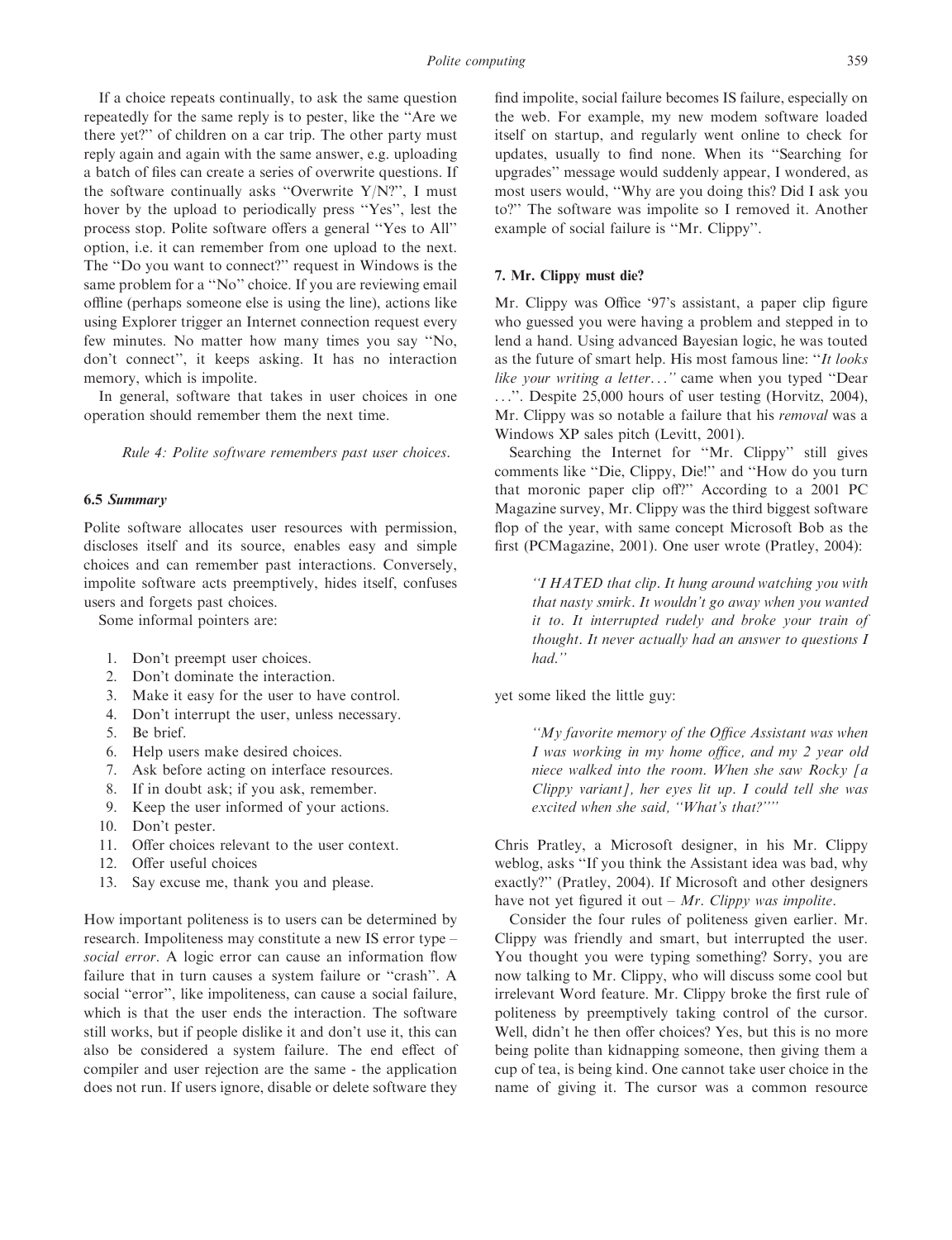between user and software, like the door in the example given earlier. Its preemptive use should not have been a software design option.

By opening a modal window and forcing a dialogue, Mr. Clippy chose the impolite way to offer help. The polite way is to present an optional side block, as Amazon and Google do. One is an offering to help (giving choice) the other is demanding to help (taking choice). Hence in XP, Mr Clippy was replaced by polite smart tags and task panes.

Mr. Clippy was a selfish application, so turning him off was not easy. Close his window and he would come back next time, as happy as before. He ignored continuous rejection. Choose the ''Hide'' option on the paper clip and Mr. Clippy seemed to run away, but when Word started again, he was right back in your world. He was like a guest who would not leave, no matter how many times you asked. To remove him you had to select options from the tool menu and deselect the service. Any other rejection was ignored. If Mr. Clippy had been polite, his control would have been obvious on the clip itself.

Yet Mr. Clippy did try, and many liked him. While smart help may not yet help experts, it may help novices or the young, who may trade politeness for usefulness. The control motive proposed to underlie politeness may vary with expertise. Novices or children may not expect control, and so not expect politeness. They are not usually in charge themselves, so may not mind Mr. Clippy taking charge. Given his usefulness to some, Mr. Clippy could have been tolerable . . . if only he had listened.

Mr. Clippy ignored user disinterest, non-use and repeated help request denial. His designers seemed to assume they knew best (while politeness assumes the user knows their needs best). Sometimes users do not know what they want, so to interrupt once is tolerable. However, to interrupt repeatedly when repeatedly rejected is impolite. Mr. Clippy could watch *your* document actions, but had no memory whatsoever of his interaction with you. No matter how often you ignored or rejected his help, Mr. Clippy kept on coming. People build relationships by remembering past interactions, and expect ''intelligent'' software to do the same. Smart software should be smart enough to recognize rejection. The ability to remember past interactions could have turned Mr. Clippy's failure into success. All he had to do was know when he wasn't wanted.

By the usability theories of the day, Mr. Clippy should have been a winner. He had multi-media animation. He could be a cute little dog or a clever professor. He could express emotions like interest or boredom. He had Bayesian logic. However, none of this made him any the less rude. Mr. Clippy was a know-it-all who took over and did not listen. If he did know it all, it might have worked, but he did not. The failure was not of friendliness, cleverness or usefulness, but of politeness. The designers of Mr. Clippy forgot to make him polite.

## 8. Polite operating systems

If politeness is a desired property of online interaction, it needs operating system support. Why should applications attend politeness if operating systems do not? Some ways this could happen are now suggested, but as cultures differ in etiquette, so software could support politeness in many ways. Only the goal is common – valid user choices.

#### 8.1 A property rights approach

If politeness is a social concept, we can apply a social property rights framework to information systems (Rose, 2001), moving the physical concept of ownership to information worlds (Whitworth & deMoor, 2003). Ownership is a complex social concept, yet most people find it familiar and understandable. Similarly, space perception is also complex, but users find it familiar, so it is useful in GUI interactions. The term ''screen real estate'' suggests users easily think of information in property terms. All computer resources (CPU, memory, hard drive, registry, ports etc) can be considered ''real estate''. Interface areas, like the desktop, start menu, taskbar, quick launch and favorites, can be considered the same way. The concept of screen real estate can be extended to all CHI resources.

The question then raised is, how should this real estate be governed? If the parties are the user and the software, options include autocracy, anarchy or polite power sharing.

Currently Windows applications may ask user permission to change system resources, but *need not* do so. In the latter case, their actions are invisible except by their effect. People can see where a T.V. installer is going, but have no idea where a computer installation program is going, or what it is doing. If programs can do what they want, who owns the computer? If one pays for a computer hard drive, screen, memory and ports, should one not own it? If I own my ''personal computer'' (PC), should I not have choice over what happens within it?

Like citizens in a society, most computer applications are useful, some are idle, but a few are thieves who abuse common resources. When social parties act by what they can do, not what they should do, society calls it ''disorder''. On the PC estate, disorder arises when application ''subjects'' can act at will. If currently running applications can and do change any system resource, then software "might" has prevailed over user "right". The degree of disorder depends on whether the operating system ''Sheriff'' is maintaining order or sleeping on the job. He is not powerless, as his private estate (the operating system kernel) is protected from application intrusion. If the operating system can shield and protect itself from applications, can it not do the same for users? The operating system could encourage applications to ask before they act, i.e. support politeness.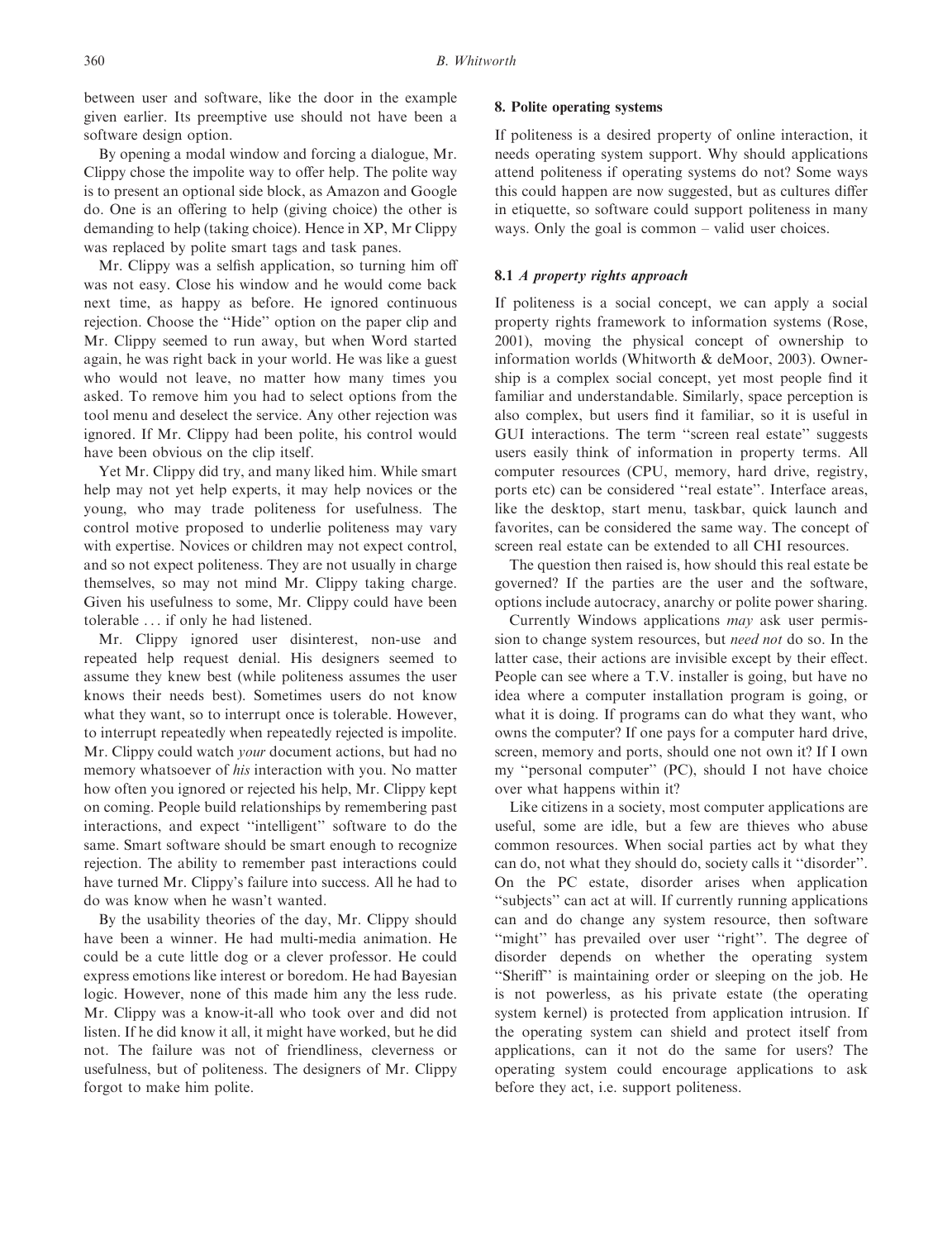Why bother with politeness? Politeness is an antidote to social disorder. The problems of social disorder are waste and instability. The waste occurs when people must undo changes they didn't want with anti-spyware utilities, check software they don't trust with firewalls, and in general, act as if they are at war with their PC. The instability means Windows degrades over time, due to the ''freedom'' applications have. Programs put files wherever they like, with no accountability, and uninstalled applications are not removed cleanly. Over time, Windows becomes bloated by an ever increasing ''residue'' of left-over files and registry records. The degradation occurs when an operating system gives selfish applications too much freedom. Eventually, only reinstalling the entire operating system (and reinstalling all applications and resetting all preferences), recovers system performance.

Windows XP gives users more choice than before and so is more polite than before, but seems a trend not an arrival. Two general deficiencies are inadequate choice and uneven choice, suggesting two politeness improvements:

- 1. An application source registry (ASR)
- 2. A general meta-choice console (GMCC)

Both could increase user goodwill and reduce system degradation.

#### 8.2 Application source registry

To manage their information estate, users need information, like:

- 1. What are the requested choices?
- 2. Who are the choice agents?
- 3. Why take these choices?

The Windows Task Manager shows current applications/ processes and lets users end any one. The MSConfig Service shows startup applications and lets users prevent any one. In both cases, the description field answers the ''What'' question, but ''Who?'' and ''Why?'' are left for users to guess. Who, in social terms, means an accountable person or company. To help applications disclose, the operating system could offer an application source registry, where each new installation would create a source record, giving contact and other details. Users would see registered sources, like Microsoft or Acrobat, as actors in their computer estate. Sources would link to applications and applications to information resources. ''Source'' could be a property of every desktop icon, menu item, taskbar icon and hard drive listing. Clicking this property, say on a desktop icon, would show who is responsible for it. No longer would it be unclear whether a cryptic file is system critical, or just left behind by an application long ago uninstalled. One

could view the resources each source allocated, and for example, delete all icons, items and files from a given source.

Polite self-disclosure need not be forced, so an application source registry could be fully backward compatible. Applications need not disclose, but a source record would still be created with the title ''anonymous''. Of course users might reject anonymous sources. Letting users know who is doing what would let the social marketplace create more polite software.

# 8.3 A general meta-choice console

In Windows XP, users can right click to add icons to the desktop (the ''New'' option), but cannot add items to the start menu or taskbar, though any installation program can do this. Does the desktop belong to the user, while the taskbar and start menu belong to applications? Why is the add choice available for some interfaces but not others?

Perhaps too many choices could overwhelm users? Offering choice in the offering of choice (meta-choices) could counteract such information overload. An example is the ''Do not ask me this question again'' meta-choice checkbox. Firewalls like Zone-Alarm would be unwieldy if users had to confirm every channel access every time. Metachoices like:

- 1. Always accept
- 2. Always reject
- 3. Let me choose

mean users need only set repeated access permissions once. The firewall then remembers their choice, and does not pester the user.

The initiation problem is when users choose always reject for a choice they later want. It affects marketers and system critical requests. A new user who accidentally chooses "Don't Ask Me Again" for an update, might never undo the error. People change their minds, and may choose "Never" for offers they would later gladly accept. A general meta-choice console (GMCC) would give a common place to change meta-choices. Even so, security choices, like virus updates, may be entitled to ''nag'', letting you delay your virus update 3 days but not forever. Some choices should not be permanently turned off.

Different applications handle meta-choices in different ways, or not at all, which confuses users. A GMCC could manage all meta-choices consistently, as Windows MSConfig offers a common interface for all startup choices. The Services Computer Management Console offers these metachoices for all running programs:

- $\bullet$  Automatic as software requests
- $\bullet$  Manual as user requests (at the time)
- $\bullet$  Disabled do not run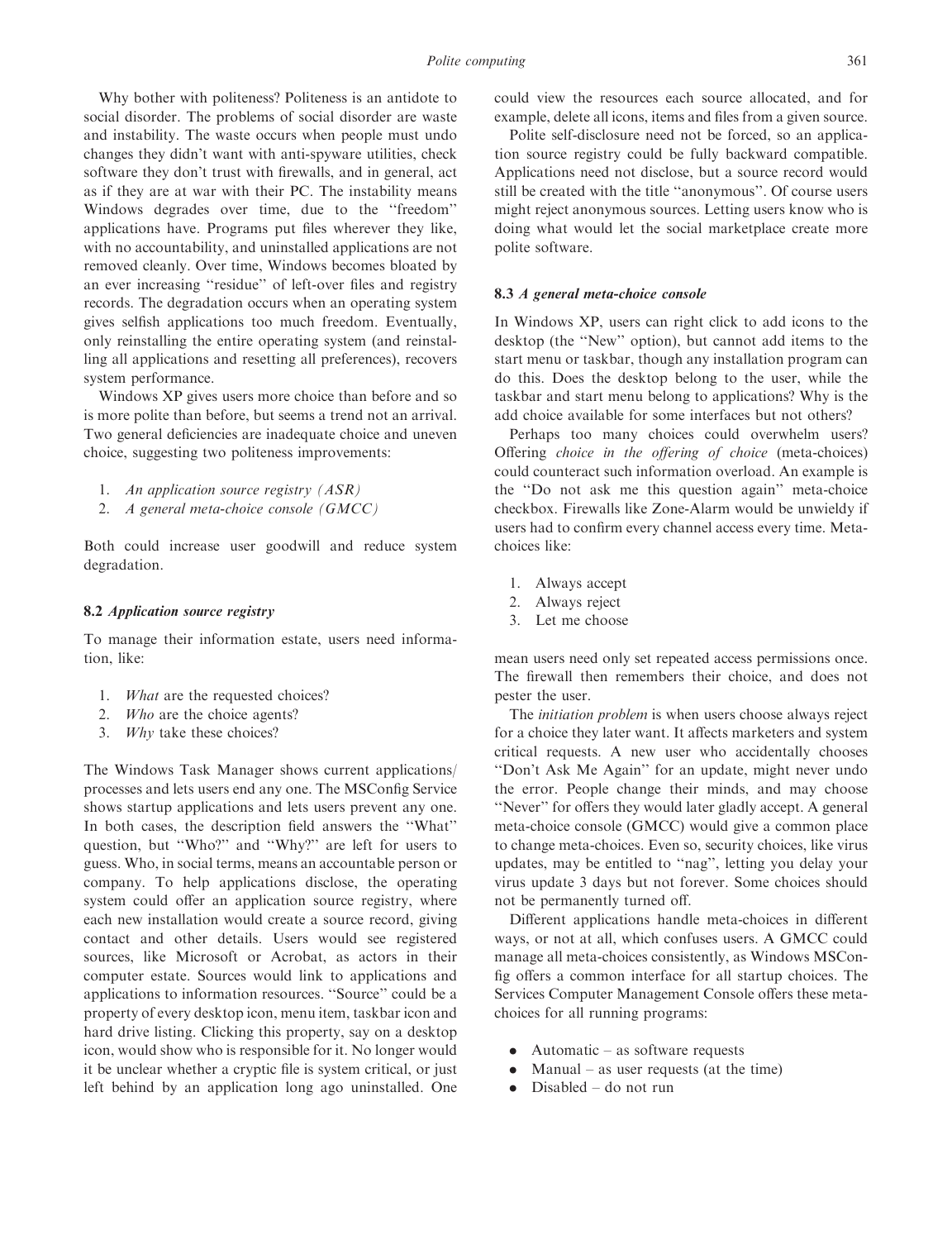Whatever a program does, operating system meta-choices give users overriding control. Why not extend the concept to all CHI resources, putting all resource meta-choices in a single place? A general meta-choice console (GMCC) could manage all meta-choices, not just those for startup and CPU. It would record and remember all application resource permissions. If a desktop icon were deleted, the GMCC Desktop tab could put it back. An application that insisted on putting icons on the desktop every update could be denied. Permissions could be organized by social source, like Adobe or Mozilla. Like any estate manager, most users are busy people, happy to delegate. A general meta-choice console would give users the final say, and make applications more polite.

## 9. Discussion

Politeness is a valid software requirement, but should it be forgotten while security is an issue? Politeness and security may be two sides of the same coin of social health. By analogy, a gardener defends his or her crops from weeds, but does not wait for every weed to be killed before fertilizing. If politeness encourages social acts and security reduces anti-social acts, they are complementary not mutually exclusive.

Politeness may aid security, by addressing a source of attacks - resentment or anger against a system where the powerful are perceived to predate the weak (Power, 2000). Politeness counters this attitude by giving away choice, contradicting the idea that others take what they can in cyberspace, so I can too. When some people voluntarily offer choice, others may do the same, and those who attack society may think again. If politeness reduces anti-social acts at their bitter source, polite computing should accompany security not follow it.

It is not proposed that people be polite to software, but that software be polite to humans. That people want this seems enough reason for it to happen. Politeness seems a development of usability and human-centered computing. As users become computer-literate, the view that ''software knows best'' is hard to sustain. Perhaps once, computer users were like children, but children grow up, and as they do, they want more choice.

The unpleasant alternative to politeness is war. Today, many users feel at war with their software: removing what they didn't want added, resetting changes they didn't want changed, closing windows they didn't want opened, and deleting e-mails they didn't want to receive. User weapons in this war include third party tools like Black Ice, SpyBot, Spam-Killer, Pop-up blocker and Zone Alarm. At download sites, these are the most popular accesses. The user goal is to wrestle a semblance of control from selfish programs. This human-computer conflict has a cost.

Electronic commerce, though a billion-dollar industry, has consistently performed below expectations. In online trade, both seller and buyer gain. The seller reduces costs, and the buyer gets more choice. If electronic commerce benefits both customers and companies, why is it not the majority of all trade? Every day millions of customers seek hundreds of thousands of products and services from web sites that offer them. Yet most purchase from brick and mortar rather than online sources (Salam, Rao, & Pegels, 2003). Something is wrong.

Customer conflict is not the norm of brick and mortar businesses, and should not be so for online business. Socialtechnical systems are both social and technical. Their success depends on the user response as well as the compiler response. Making choices is what computers do, but it is also what people do. To avoid choice conflict, software must be polite. That people control their computers, not the reverse, is a non-negotiable HCI requirement. Software designers should not underestimate the importance of choice to people. In human history, freedom and choice have been the stuff of revolutions, so a grass-roots Internet movement against impolite software is not inconceivable.

If customers prefer polite to impolite software, politeness may be a critical software success factor. Polite computing could be taught in system design classes, along with other system requirements. This would require an information specification of politeness, such as that polite software offers rather than takes choice, discloses rather than hides its social source, helps rather than hinders user choice, and remembers rather than forgets past interactions. Perhaps a "seal of politeness" could credit applications that satisfy these specifications. Polite computing can transfer what society knows to what IS designers do. Software designers could benefit from one thing that physical society has learned over two thousand years: that in the long run, politeness pays.

## **References**

- Brown, P., & Levinson, S. C. (1987). Politeness: Some universals in language usage. Cambridge: Cambridge University Press.
- Cooper, A. (1999). The Inmates are Running the Asylum- Why High Tech Products Drive us Crazy and How to Restore the Sanity. USA.
- Dawkins, R. (1989). The Selfish Gene (2nd ed.): Oxford University Press.
- Editor. (2002, Sunday, Feb 24, section 4). Technology threats to privacy. New York Times, pp. 12.
- Erickson, T., & Kellog, W. (2000). Social translucence: An approach to designing systems that support social processes. ACM Transactions on Computer-Human Interaction, 7, 59 – 83.

Friedman, B., Howe, D. C., & Felten, E. (2002). Informed Consent in the Mozilla Browser: Implementing Value-Sensitive Design. Paper presented at the Hawaii International Conference on the System Sciences, Hawaii.

- George, J. F. (1996). Computer-based monitoring: Common perceptions and empirical results. MIS Quarterly, December, 459 – 480.
- Goldstein, M., Alsio, G., &Werdenhoff, J. (2002). The media equation does not always apply: People are not polite to small computers. Personal and Ubiquitous Computing, 6, 87 – 96.